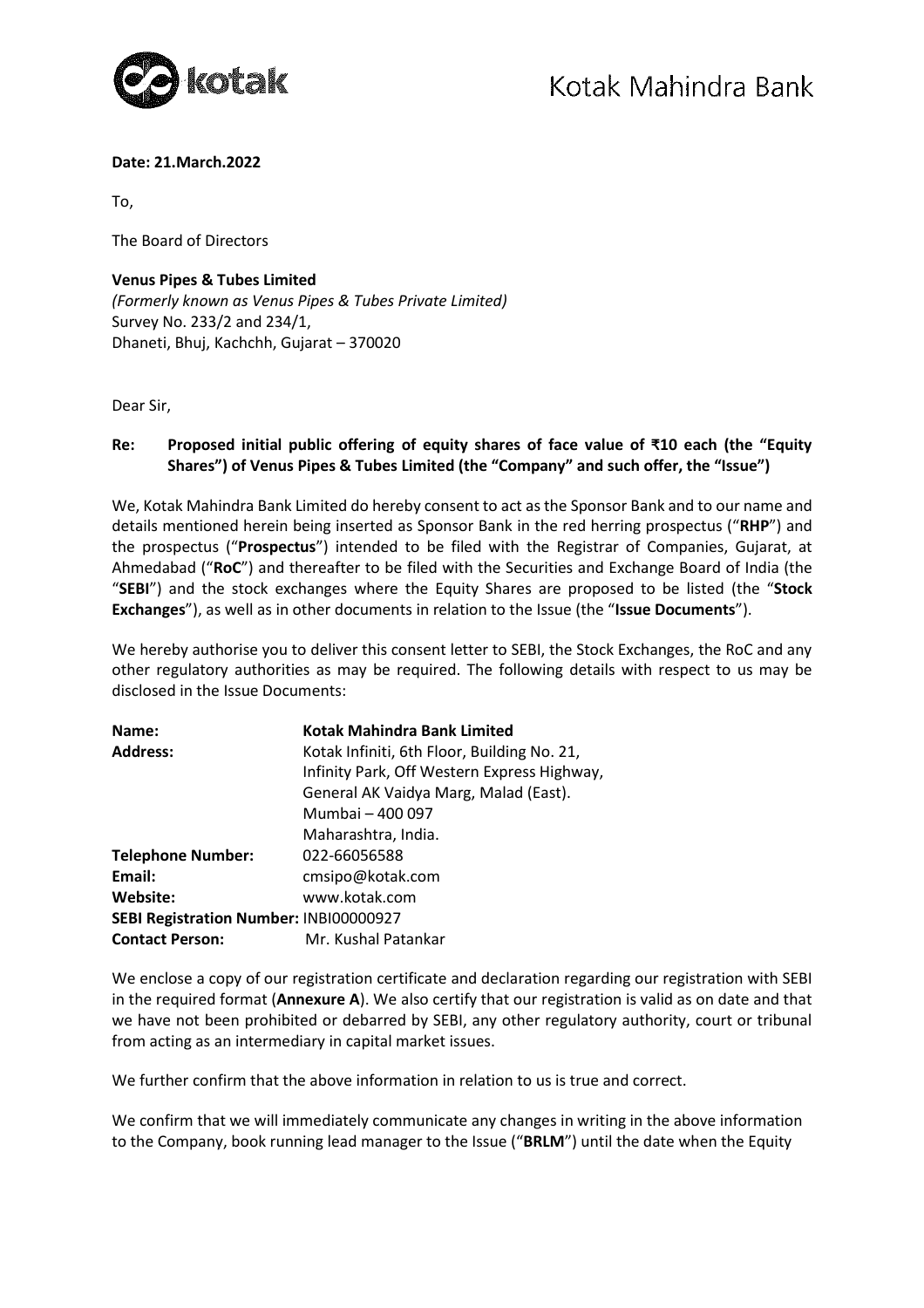

Shares that are allotted and transferred in the Issue, commence trading on the Stock Exchanges. In the absence of any such communication from us, the BRLM and the legal counsel can assume that there is no change to the above information until the Equity Shares commence trading on the Stock Exchanges pursuant to the Issue.

This consent letter is for information and for inclusion (in part or full) in the Issue Documents, and may be relied upon by the Company, BRLM and the legal counsel in relation to the Issue.

All capitalized terms used herein and not specifically defined shall have the same meaning as ascribed to them in the Issue Documents.

Yours faithfully,

For and on behalf of **Kotak Mahindra Bank Limited**

**Authorized signatory Name: Mr. Amit Gupta**

CC:

#### **SMC Capitals Limited**

401/402, Lotus Corporate Park, Off Western Express Highway, Jai Coach Signal, Goregaon (East), Mumbai - 400063 Maharashtra, India

#### **Legal Counsel to the Issue**

#### **L&L Partners\***

20th Floor, Tower 2 Indiabulls Finance Centre Elphinstone Road, Senapati Bapat Marg Lower Parel, Mumbai 400 013 Maharashtra, India

( *\* Formerly Luthra & Luthra Law Offices*)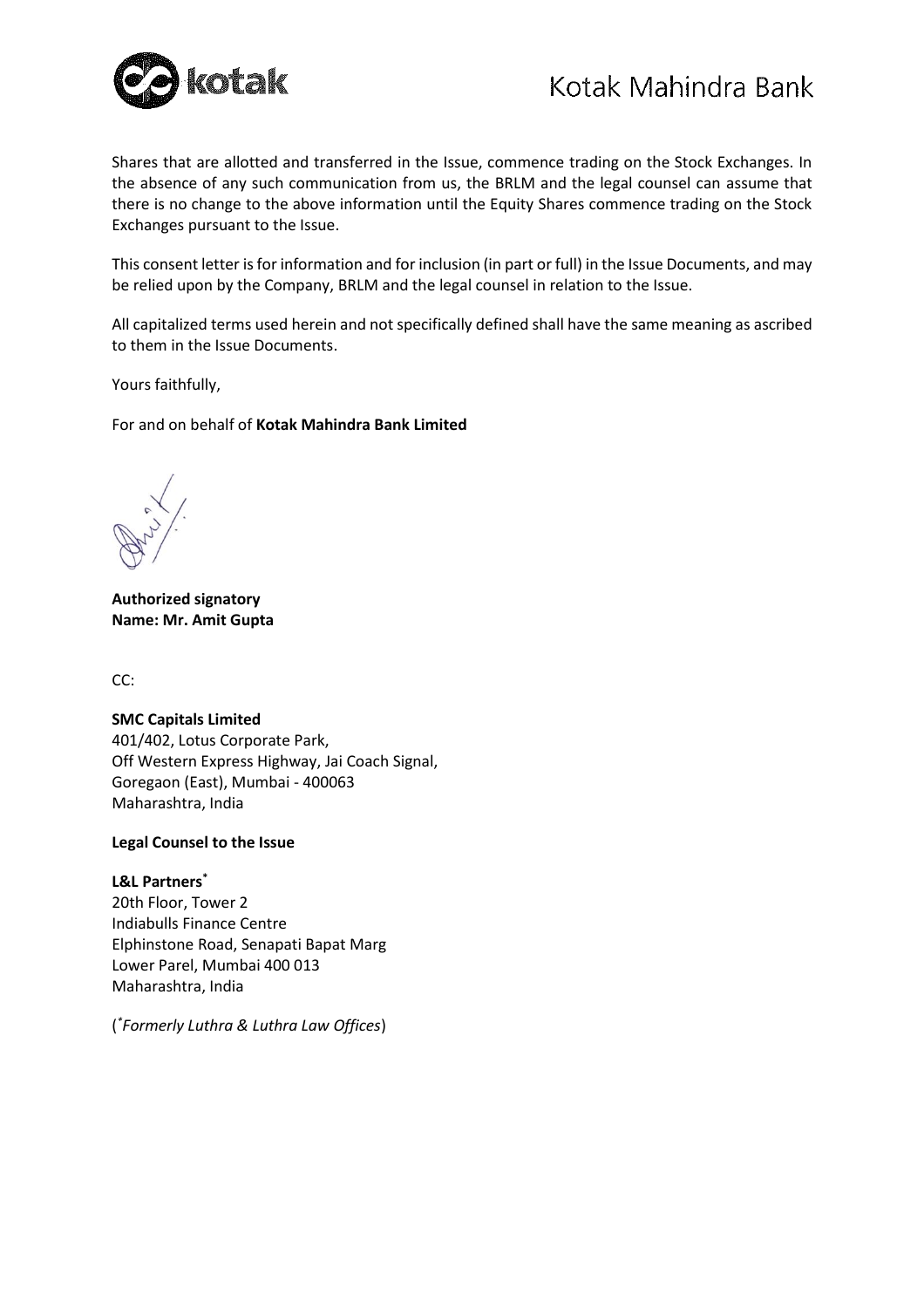

# Kotak Mahindra Bank

## **Annexure A**

| 1. | <b>Registration Number:</b>                                                                           | INBI00000927 |
|----|-------------------------------------------------------------------------------------------------------|--------------|
| 2. | Renewal<br>registration<br>of<br>Date<br>0t<br>registration:                                          | 22-05-2012   |
| 3. | Date of expiry of registration:                                                                       | Permanent    |
| 4. | If applied for renewal, date of application:                                                          | <b>NA</b>    |
| 5. | Any communication from SEBI prohibiting<br>Kotak Mahindra Bank Limited from acting<br>as Sponsor Bank | No           |
| 6. | Any enquiry/investigation being conducted<br>by SEBI:                                                 | No           |
| 7. | Details of any penalty imposed                                                                        | ΝA           |